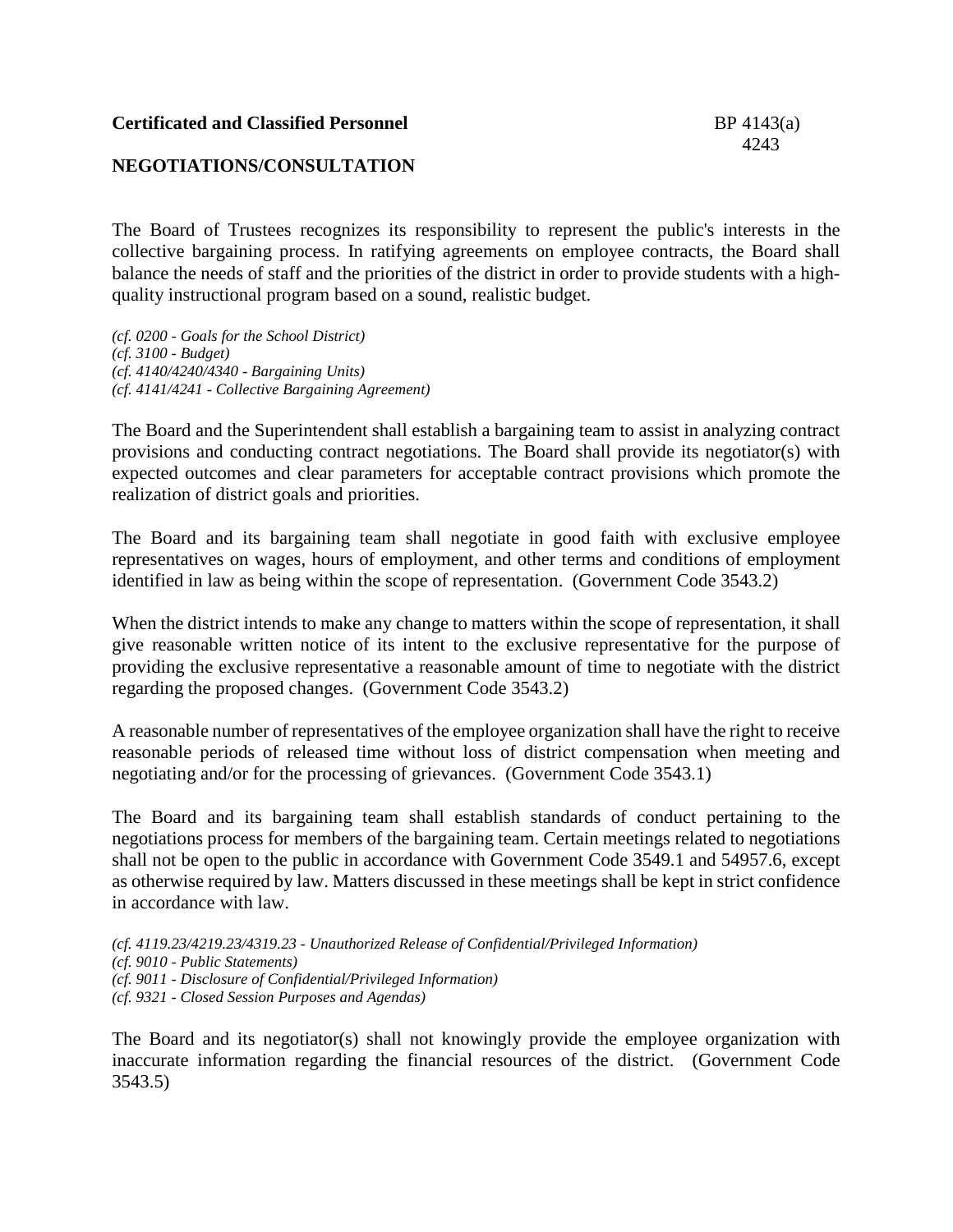# **NEGOTIATIONS/CONSULTATION** (continued)

The Board shall monitor the progress of negotiations and carefully consider how proposed contract provisions would affect the district's short- and long-term fiscal, programmatic, instructional, and personnel goals.

The Board and/or Superintendent/Principal or designee shall keep the public informed about the progress of negotiations and the ways in which negotiations may affect district goals unless otherwise agreed upon by the district and exclusive representative.

#### *(cf. 4143.1/4243.1- Public Notice - Personnel Negotiations)*

Whenever the district has a qualified or negative certification on an interim fiscal report, it shall allow the county office of education at least 10 working days to review and comment on any proposed agreement with exclusive representatives of employees. The district shall provide the County Superintendent of Schools with all information relevant to gain an understanding of the financial impact of any final collective bargaining agreement. (Government Code 3540.2)

#### *(cf. 3460 - Financial Reports and Accountability)*

Once the final terms of the agreement have been ratified by the membership of the employee organization, the contract shall be presented to the Board at a public meeting for acceptance.

Any agreement adopted by the Board may be for a term not to exceed three years. (Government Code 3540.1)

In the event of an impasse in negotiations, the district shall participate in good faith in mediation and fact-finding procedures pursuant to Government Code 3548-3548.8. (Government Code 3543.5)

*(cf. 4141.6/4241.6 - Concerted Action/Work Stoppage)*

Following adoption of the collective bargaining agreement, any subsequent amendments shall be executed in writing and ratified by the Board and the employees' exclusive representative.

### **Consultation**

The exclusive representative of certificated staff may consult with the Board on the definition of educational objectives, the determination of the content of courses and curriculum, and the selection of textbooks.